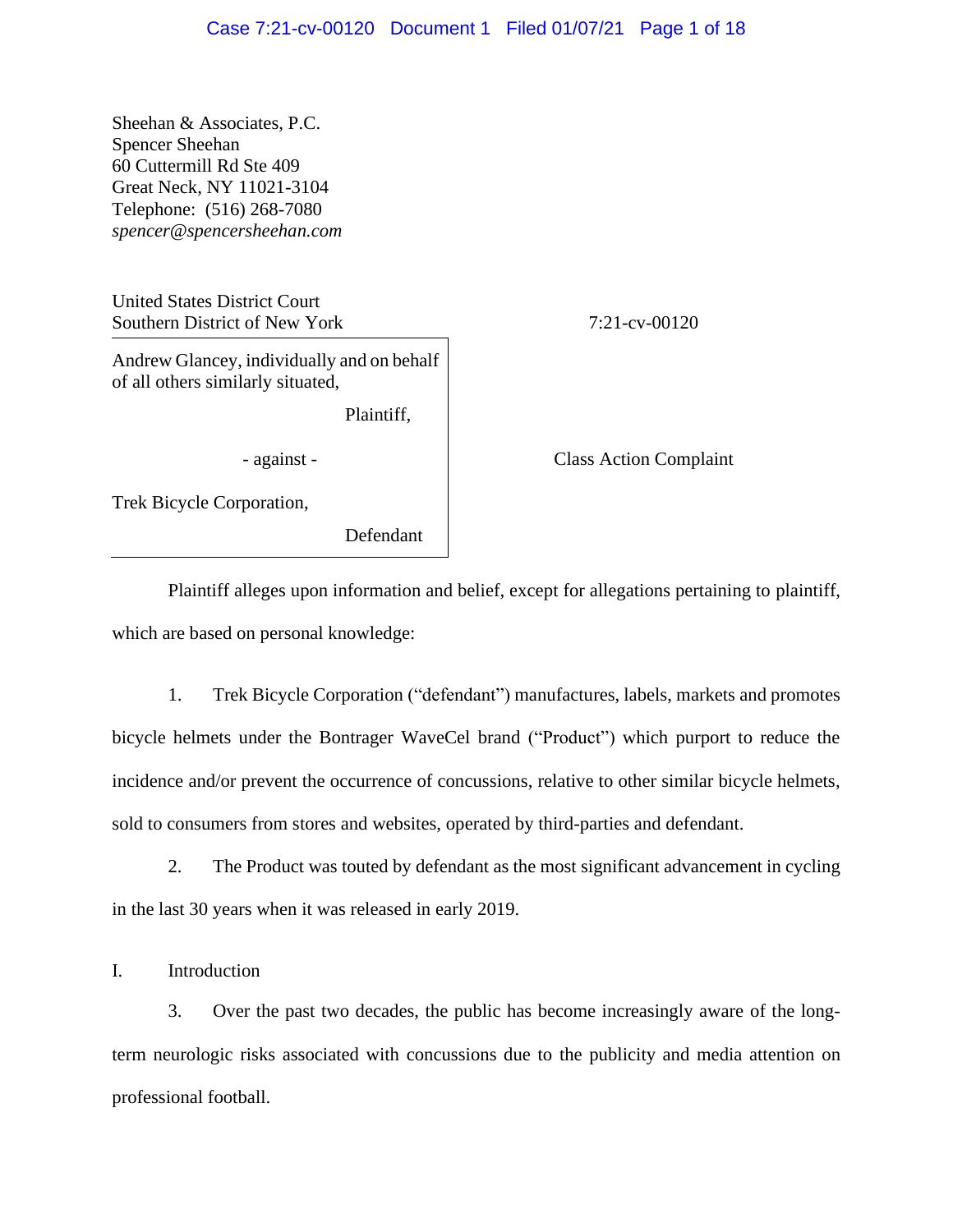#### Case 7:21-cv-00120 Document 1 Filed 01/07/21 Page 2 of 18

4. A concussion is an injury to the brain that results in temporary loss of normal brain function.

5. According to the CDC, up to 3.8 million people suffer concussions each year, the majority of which occur during competitive or recreational sports.

6. According to The New York Times, emergency room visits by children and adolescents for brain injuries jumped more than 60% from 2001 to 2009.

7. The CDC attributes this increase in visits to "the growing awareness among parents and coaches, and the public as a whole, about the need for individuals with a suspected traumatic brain injury (TBI) to be seen by a health care professional."

8. The increased awareness has improved procedures to properly recognize and diagnose concussions through education and training.

9. Young athletes who endure collisions are no longer told to "walk it off" or praised for "having their bell rung," but evaluated according to various concussion protocols.

10. A downside to this greater attention is the development and marketing of products claiming to provide greater protection from concussions – but at significantly higher cost.

11. Since concussions are brain injuries, many people are willing to pay a price premium beyond a standard product, if the alternative has even the slightest chance of providing *any* additional protection.

12. Defendant's marketing and advertising claims for the Product were disseminated on the packaging and labeling, through online channels including social media, websites including its own, and/or through in-store placards and signage.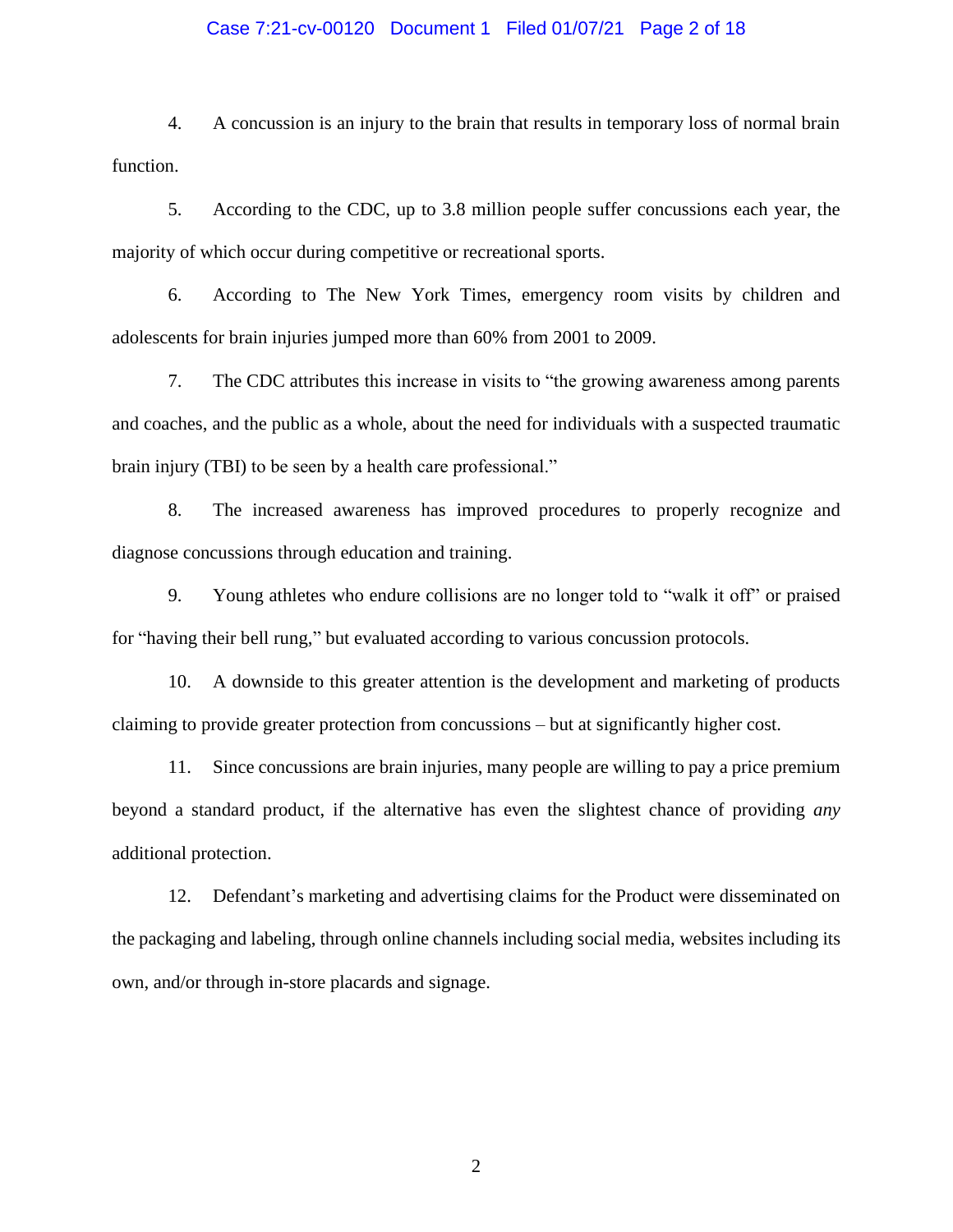# Case 7:21-cv-00120 Document 1 Filed 01/07/21 Page 3 of 18

13. The Product is described as "A major advancement in the protection against cycling-

related head injuries."<sup>1</sup>

14. Defendant claimed the Product is "up to 48x more effective than traditional foam

helmets in protecting your head from injuries caused by certain cycling accidents.\*"2

15. According to Defendant:

WaveCel is a revolutionary helmet safety tech that's available exclusively in these Bontrager helmets. Standard foam helmets are designed to protect against direct impacts. But WaveCel accounts for how most cycling accidents actually happen: ungracefully, with twists, turns, and angled impacts. These WaveCel road, mountain, commuter, and e-bike helmets are remarkably effective at preventing concussions caused by common cycling accidents.

16. In much of its marketing surrounding the Products, Defendant noticeably avoids the

term "concussion," and employs a variety of euphemisms:

- It's designed to be **more effective than traditional foam helmets** in protecting your head from injuries caused by **certain cycling accidents**.
- You only get **one brain – Protect it**
- How it works WaveCel works like a crumple zone that helps absorb the force of impact before it reaches your head. In order to protect your head and absorb the energy created by an **angled impact**, WaveCel is designed to go through a threestep change in material structure.
- Steeped in science WaveCel is the brainchild of a biomechanical engineer and an orthopedic surgeon who've dedicated their lives to **brain injury prevention**. It's the first-ever helmet tech to receive funding from the US National Institute of Health.

<sup>&</sup>lt;sup>1</sup> Press Release, Trek and Bontrager's new helmet technology disrupts safety standards, March 19, 2019; Bontrager WaveCel Helmets.

<sup>2</sup> *Id*.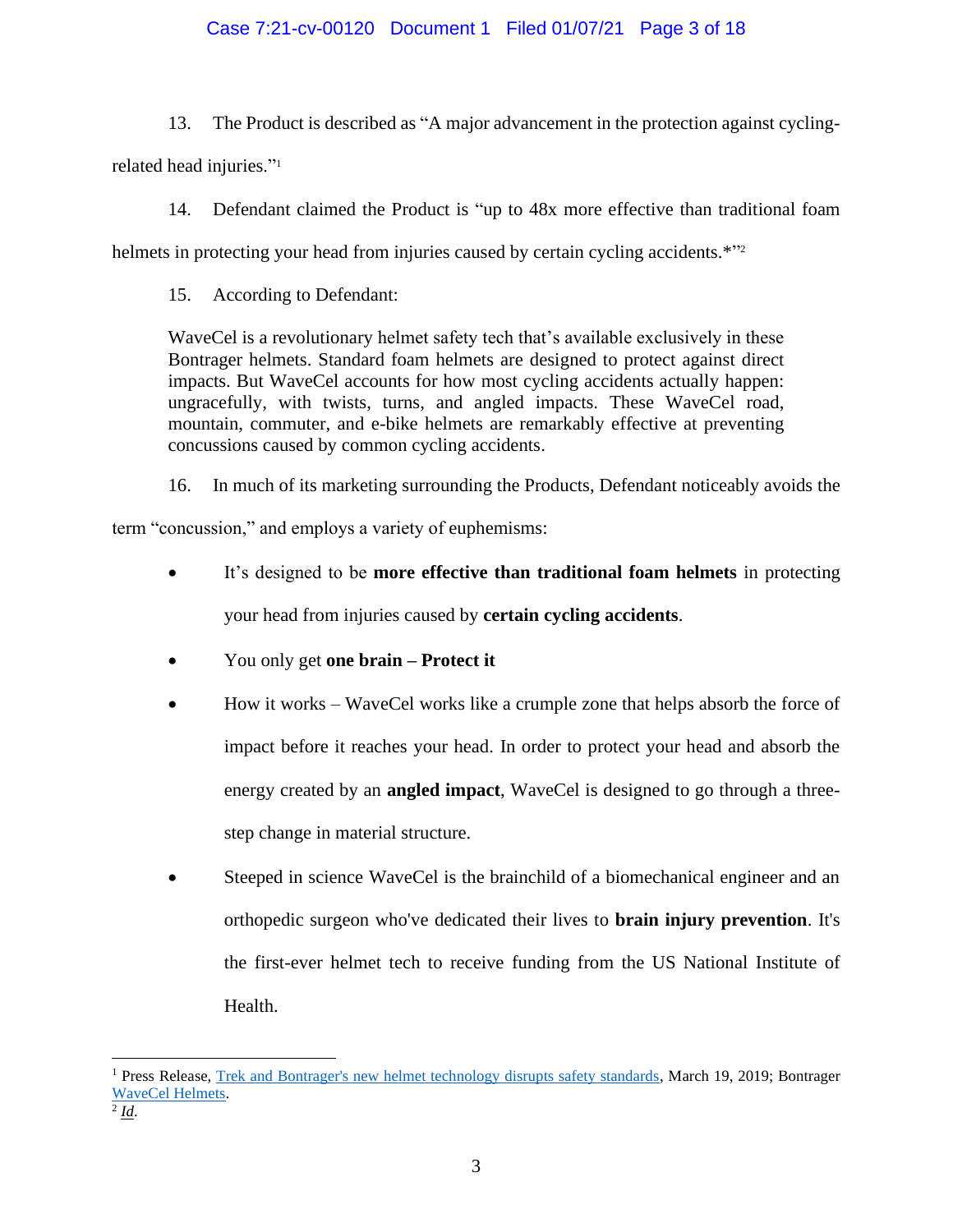- Wear it for them [kids] A leading technology in the protection against **cyclingrelated head injuries**
- Protect **what matters most** Young riders carry precious cargo on every ride: a complex, developing organ that gives them movement, imagination, memory, feeling, and more, and makes them the person and rider they are. Yep, we're talking about their **brain**. They only get one, and it's worth protecting.<sup>3</sup>

17. Reasonable consumers understand the terms defendant uses to promote the Product are intended to refer to concussions, even if Defendant does not explicitly say so.

II. Defendant's Reliance on its Study to Promote the Product as Effective in Concussion Reduction is Misleading

18. As part of their effort to capture the largest share of the helmet market, defendant conducted what would appear to be a scientific test regarding the purported concussion protective benefits of the Product. 4

19. Defendant marketed the Product as capable of reducing the incidence of concussion when compared to other bicycle helmets available for sale from other manufacturers that cost significantly less.

20. Defendant's promise is false or deceptive because their Helmets do not provide the promised reduced incidence of concussions.

21. In fact, objective and reliable research shows that claims of concussion reduction related to bicycle helmets are not valid and are instead simply a marketing tool.

22. Defendant's marketing and advertising relies heavily on a study it conducted in

<sup>&</sup>lt;sup>3</sup> WaveCel Kids.

 $4$  Emily Bliven et al. "Evaluation of a novel bicycle helmet concept in oblique impact testing." Accident Analysis  $\&$ Prevention 124 (2019): 58-65.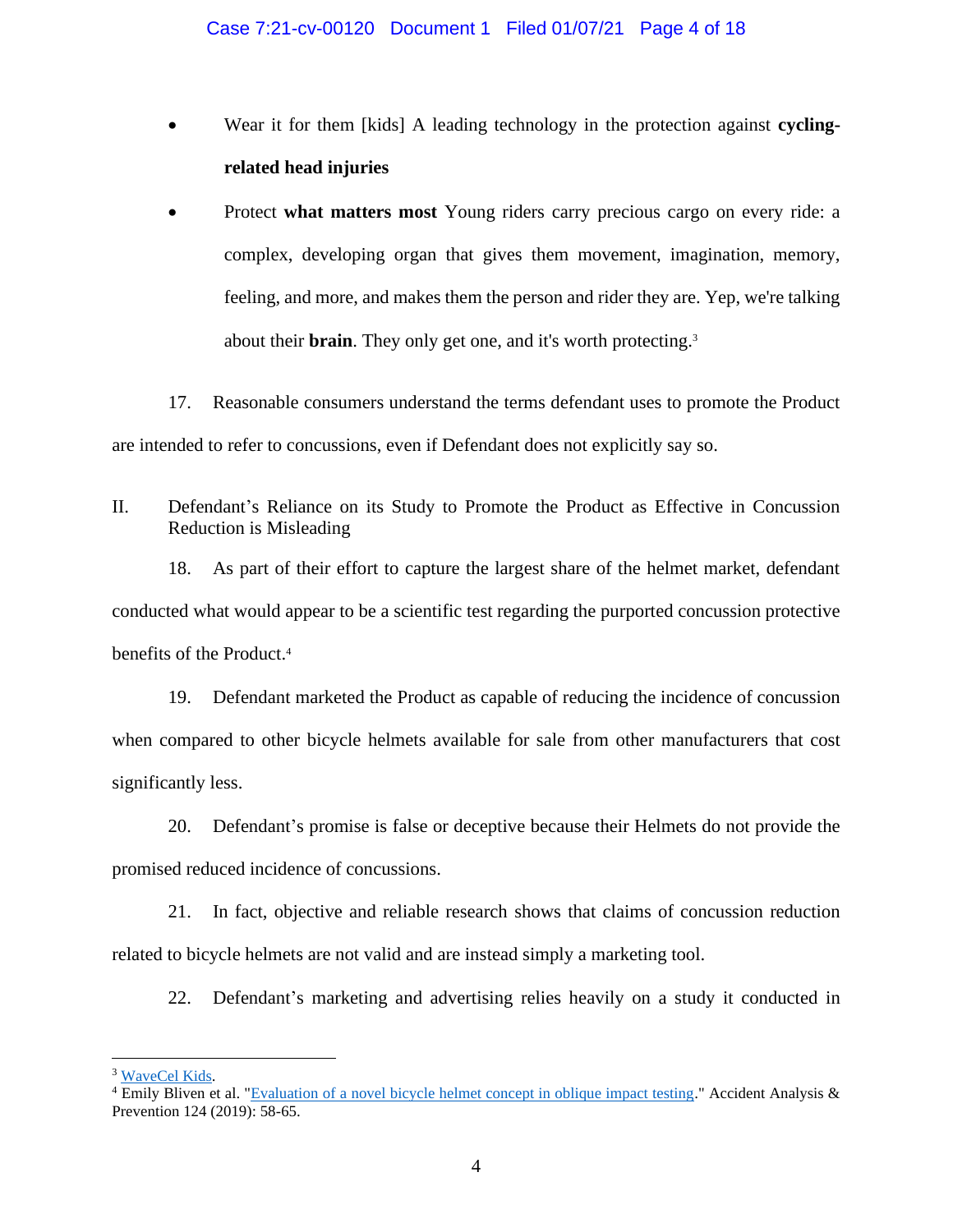## Case 7:21-cv-00120 Document 1 Filed 01/07/21 Page 5 of 18

support of its Product's ability to reduce concussions.

23. Defendant's claims and representations with respect to the connection between the Product and concussions are false and misleading for several independent reasons.

#### A. Concussion is a Clinical Diagnosis Without Uniform Definition or Determination

24. Advertising a helmet as effective at preventing or reducing the risk of concussion is misleading because there is no standardized definition for concussion.

25. A concussion is not a structural injury to the brain but is rather a functional injury.

26. As a result, concussions do not typically show up on MRI or CT scans.

27. The global bodies – WHO and the ACRM – differ in their definition of concussion.<sup>5</sup>

28. Studies examining helmet usage and concussion focus on diverse, dissimilar factors in establishing concussion, such as cranial pathology, neck injury, vestibular dysfunction, or noncranial pathology.

29. There is overlap between the definitions of mild traumatic brain injury ("mTBI") and concussion, even though they are separate intracranial injuries.

30. Indications of a concussion include headache, lack of concentration, problems with memory and judgment, sensitivity to light, lack of coordination and difficulty with balance.

31. Significant effects of concussion can include Chronic Traumatic Encephalopathy ("CTE") and Second Impact Syndrome.

32. CTE is a progressive neurodegenerative disease caused by repetitive trauma to the brain, which eventually leads to dementia and other neurological disorders.

33. Second Impact Syndrome is a condition in which the brain swells rapidly after the injured person suffers a second concussion before being able to properly heal from the first,

<sup>5</sup> World Health Organization; American Congress of Rehabilitation Medicine.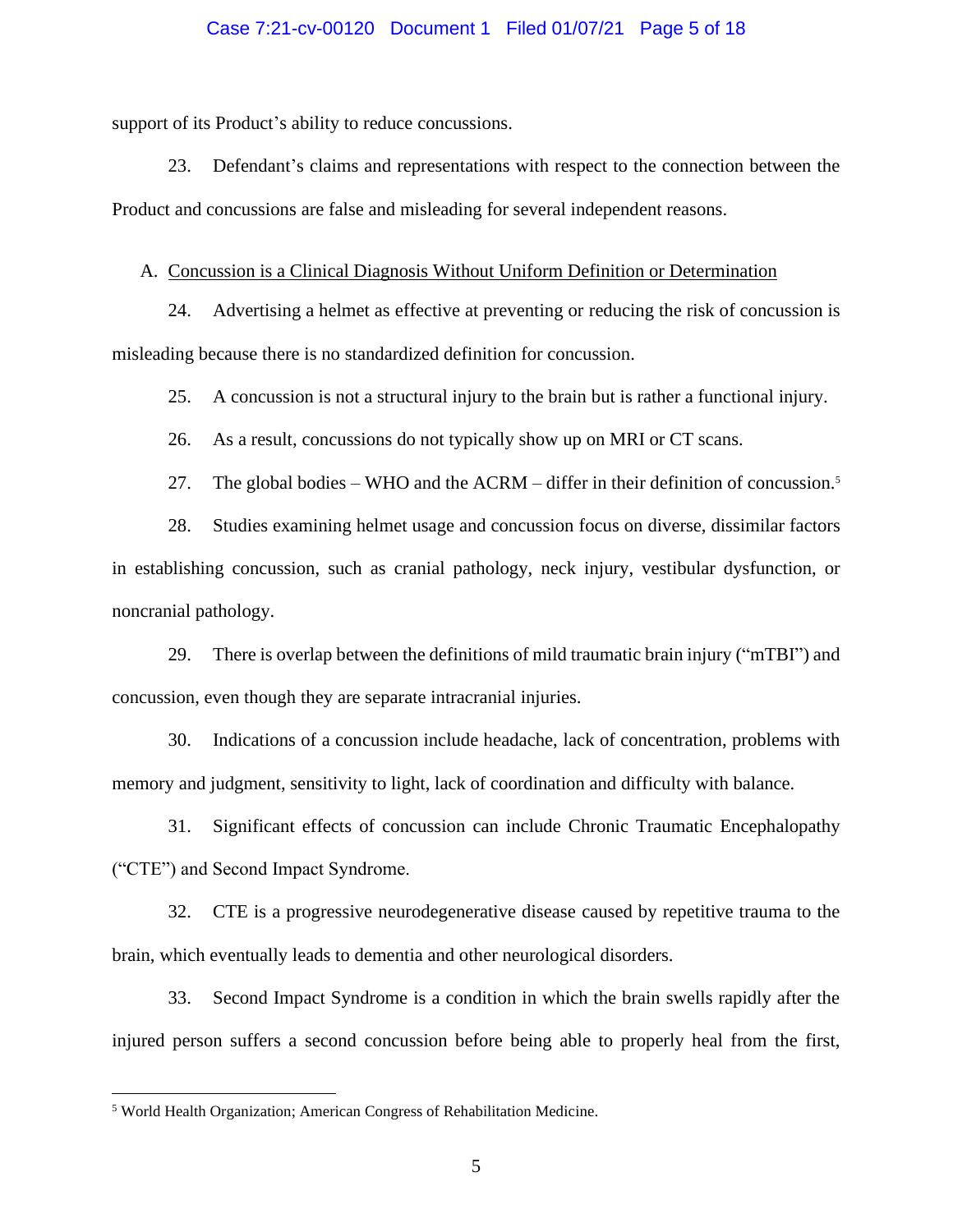## Case 7:21-cv-00120 Document 1 Filed 01/07/21 Page 6 of 18

causing substantial injury or death.

34. The brain is encased in a hard skull, stabilized by supporting tissues, and covered on all sides by membranes and a layer of fluid.

35. For this reason, it is often said that the brain "floats" inside the skull.

36. Injuries to the brain occur when the head suddenly stops moving, but the brain, which was traveling at the same speed as the head, continues to move and strikes the inside of the skull, transferring part of the force to the brain.

37. This occurs when a blow is given to the head and when the head is forced to accelerate or decelerate rapidly.

38. Because the brain is soft, when the brain strikes the inside of the skull, it briefly deforms, leading to a concussion.

39. A common analogy of for a concussion is an eggshell and a yolk.

40. The brain is the yolk, nestled in its shell and further protected by the egg white.

41. When the yolk moves quickly and violently, it smashes into the rigid shell – the same as with the brain inside the skull.

42. Accordingly, while the shell can be protected with a device that might prevent it from cracking, this device cannot prevent the yolk inside the shell from being shaken and twisted.

# B. Not Only are Helmets not Proven to Effect Incidence of Concussion, They are Not Shown to have an Impact on Brain and Head Injury

43. Credible studies demonstrating an effect of helmets on concussions do not exist for several reasons.

44. First, a randomized double-blind controlled trial is not possible because this would require a very large number of cyclists and subjects would know whether they are wearing a helmet or not.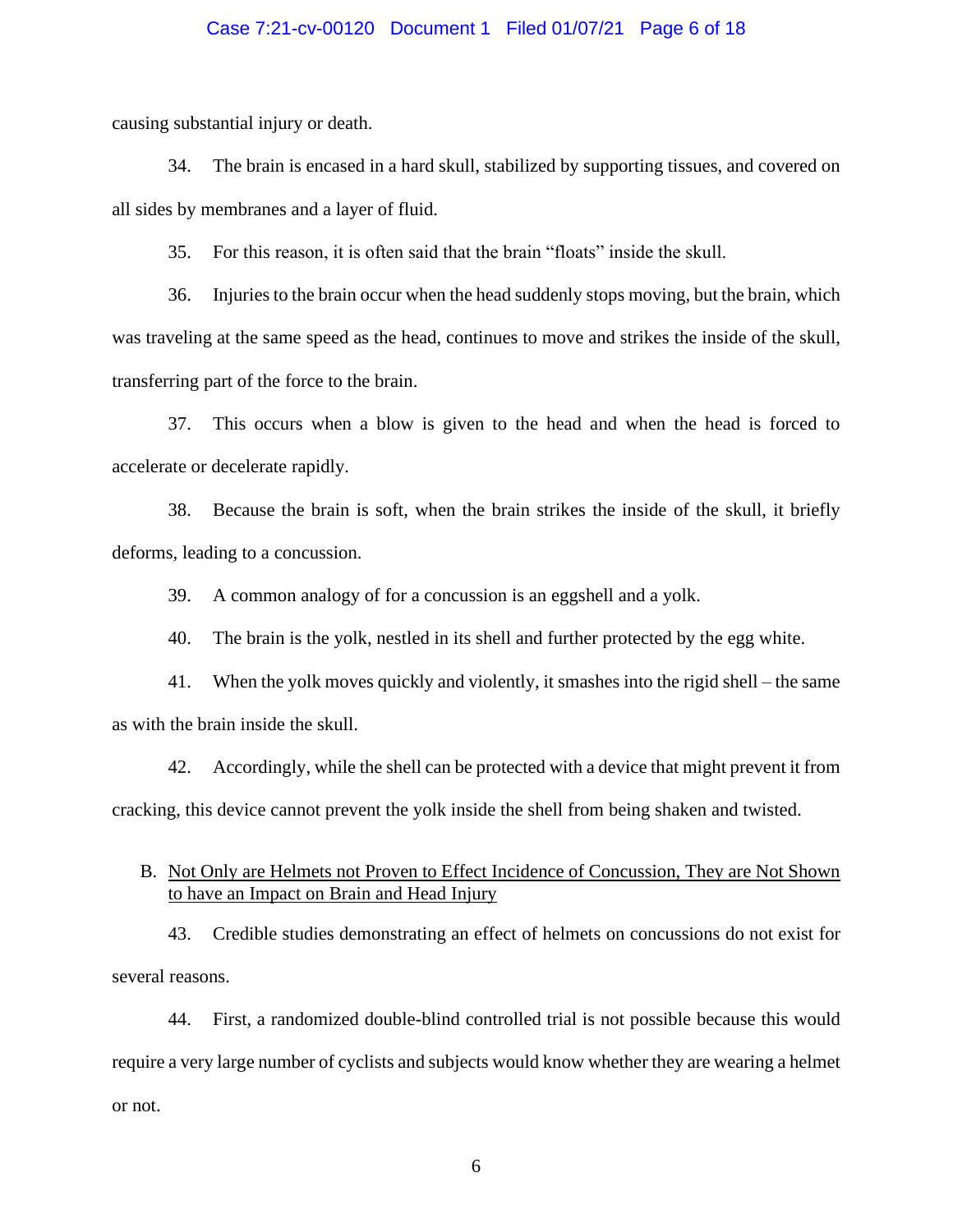#### Case 7:21-cv-00120 Document 1 Filed 01/07/21 Page 7 of 18

45. Nevertheless, the literature is replete with studies showing dramatic effects of helmets in reducing incidences of head injury.

46. A seminal 1989 case control study concluded that helmets contributed to an 85 percent reduction in risk of head injury and an 88 percent reduction in risk of brain injury.

47. This study is deficient because it aggregated data on people involved in bicycle crashes after they happened, regardless of how or why they occurred.

48. It involved comparing the number of helmeted and non-helmeted cyclists with a head injury from an accident, with the total number of cyclists with and without a helmet.

49. However, the number of total cyclists that wear helmets is often not known, so the control group consists of a group of hospital patients with cycling injuries other than head injuries.

50. Meta-analyses have concluded other studies purporting to show a causal connection between helmets and head injury are beset by methodological problems that inflate the effect of helmets on head injuries.

51. Time-trend studies which show an increase or decrease in head injuries before, during and after helmet mandates are subject to confounding factors.

52. This is because the presence of helmet requirements influences the types of people who are bicyclists and their behaviors.

53. For example, helmet mandates often deter the safer, less experienced riders and do not account for the decrease in safe riding behaviors due to helmet wearing.

54. Of 11 publications based on injury reports, two studies evaluated bicycle helmet use regarding concussion and TBI rates.<sup>6</sup>

55. A recent study has concluded that bicycle helmets are ineffective at preventing

<sup>6</sup> Je Yeong Sone et al. "Helmet efficacy against concussion and traumatic brain injury: a review." *Journal of neurosurgery* 126.3 (2017): 768-781.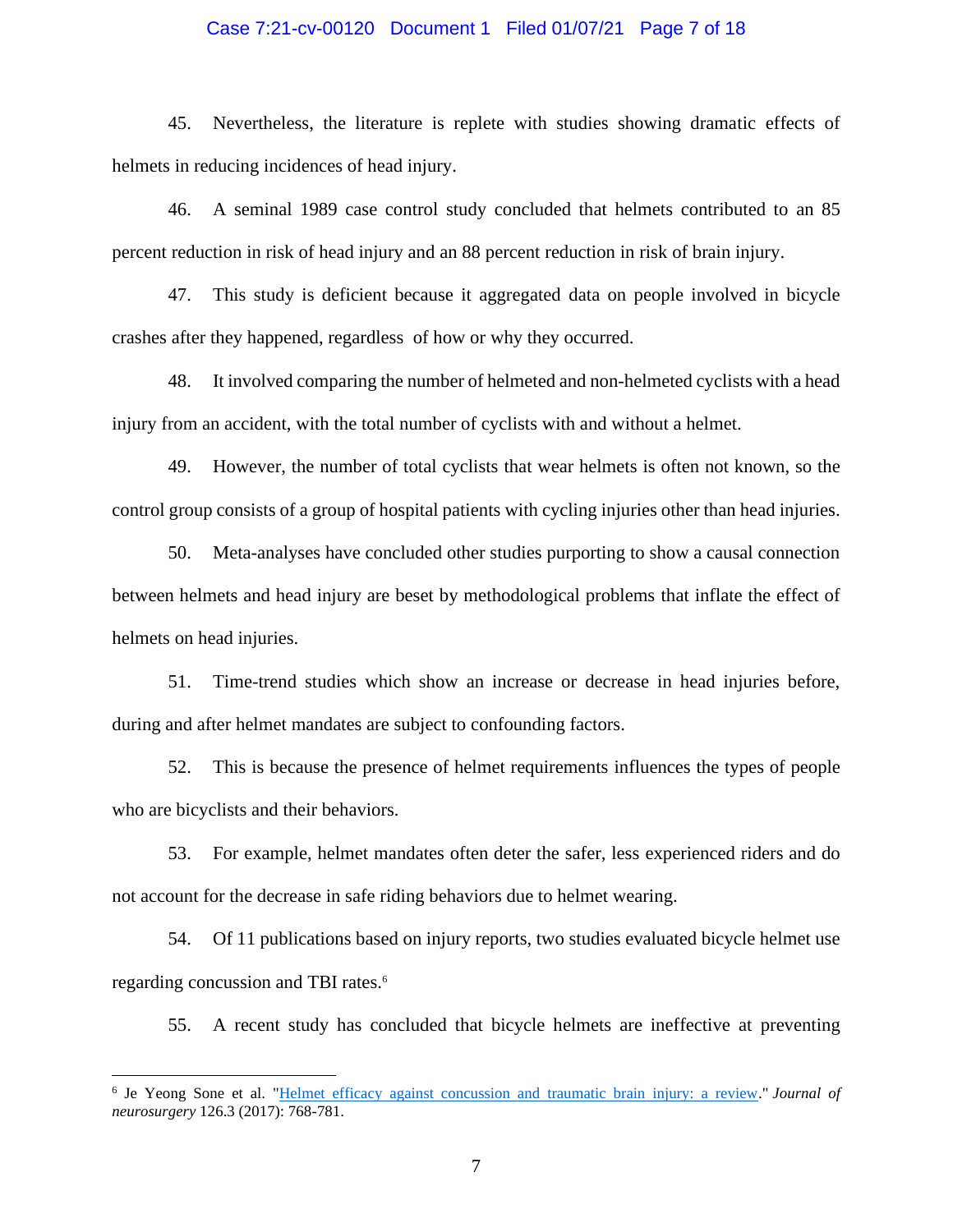#### Case 7:21-cv-00120 Document 1 Filed 01/07/21 Page 8 of 18

concussions, at the same time raising questions about their tendency to cause more bike accidents and injuries due to factors such as risk compensation.<sup>7</sup>

56. Previous studies focused on concussions and helmets showed only a 14.9% decline in concussions between 6-17 year-olds in the US from 2006-2010 to 2011-2016, despite a 17.6% decline in cycling participation.

57. One study concluded there was no relationship between the rate of helmet use and incidence of traumatic brain injury in California as a result of a mandatory helmet law between 1992 and 2009.

58. Another (retrospective) "cohort study on pediatric bicyclists reported a concussion rate of 19.4% in helmeted patients and a concussion rate of 37.4% in unhelmeted patients, but the difference was not statistically significant between the 2 patient groups ( $p = 0.0509$ )."

59. Most studies showed that helmet use did not result in a statistically significant reduction in concussion incidence and symptoms.

# C. Defendant's Study Includes Non-Standard Assumptions Contradicted by Real World Standards

60. Defendant's study is based on the increased academic and medical attention given to rotational acceleration as a cause of concussions.

61. According to this theory, the standard measure of helmet effectiveness – linear acceleration – is ill-equipped for helmets that prevent concussions, as opposed to other head injuries like skull fracture.

62. It is posited that helmets may be less effective against concussion than more severe forms of TBI due to the different biomechanics of these injuries.

<sup>7</sup> Edward J. Alfrey et al. "Helmet Usage Reduces Serious Head Injury Without Decreasing Concussion After Bicycle Riders Crash." *Journal of Surgical Research* 257 (2020): 593-596.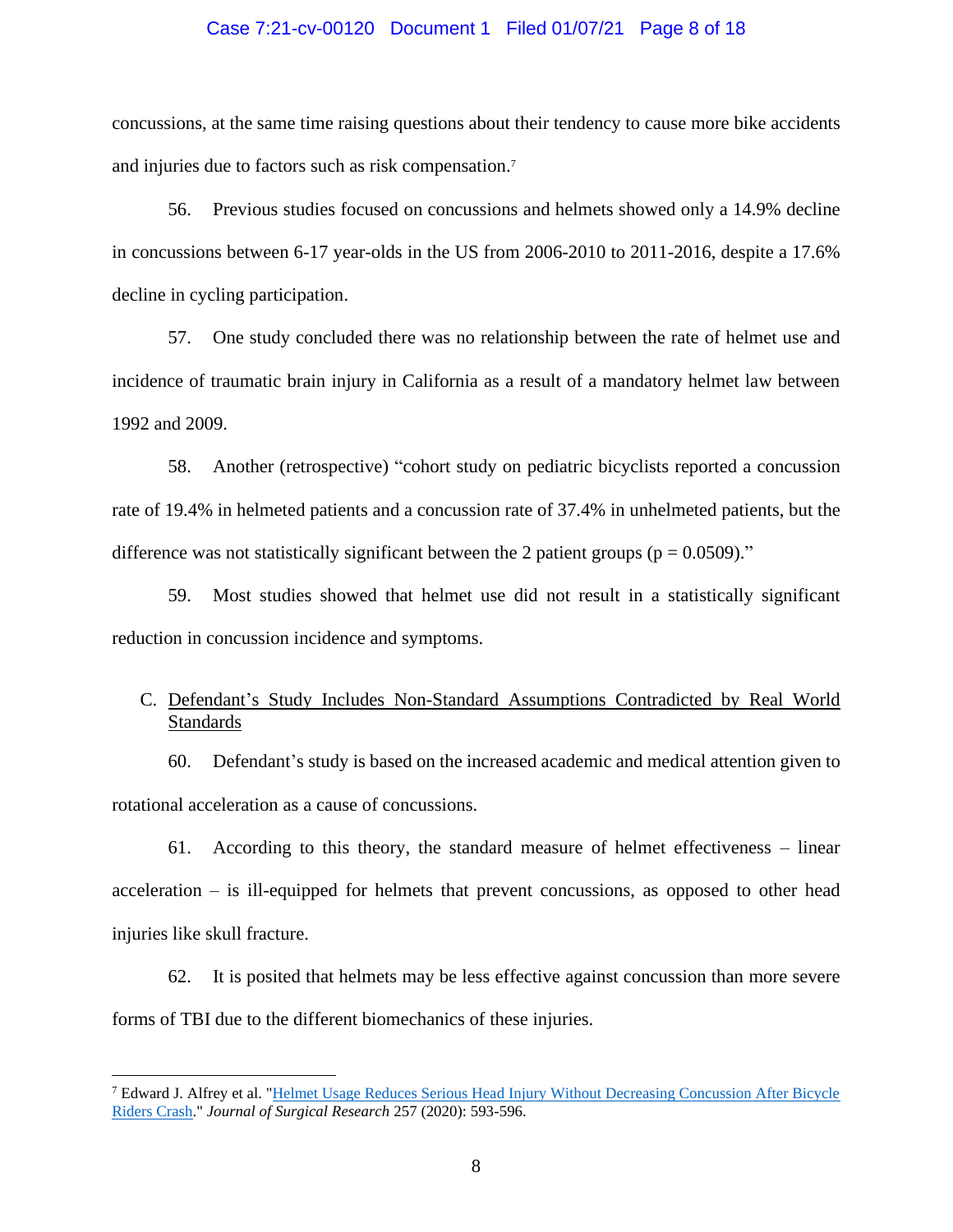### Case 7:21-cv-00120 Document 1 Filed 01/07/21 Page 9 of 18

63. However, little research and understanding have been developed on the specific roles of linear and angular head acceleration in concussion.

64. Generally, concussion is "induced by low-energy linear and rotational accelerations that cause more diffuse, distributed impact loading and peak ICP than the brain tissue can tolerate, resulting in damage to the microscopic structures of the brain and temporary onset of neurological impairment."

65. More severe forms of TBI are typically caused by high-energy focal forces loading onto a localized region of the brain, resulting in injuries such as penetrating TBI and depressed skull fractures.

66. Helmets are designed to prevent extreme forms of brain injury such as skull fracture which often results in death.

67. The Product's emphasis on being different from "traditional helmets" which supposedly do not protect against angular impacts is misleading.

68. Standard helmets are designed to reduce linear acceleration, which will "also reduce angular acceleration which is a result of oblique impacts."

69. Novel helmet technologies seek to cast doubt on the ability of current helmets to reduce the risk of concussion.

70. Defendant's study compared its Product, which uses "a collapsible structure that seeks to reduce the shear stiffness of the helmet to provide a rotational suspension" ("WAVECEL"), to one that uses a slip interface inside the helmet ("MIPS"), to a control, standard helmet.

71. It is theorized that the WaveCel and MIPS helmets provide superior concussion protection because they reduce rotational acceleration by permitting sliding between the helmet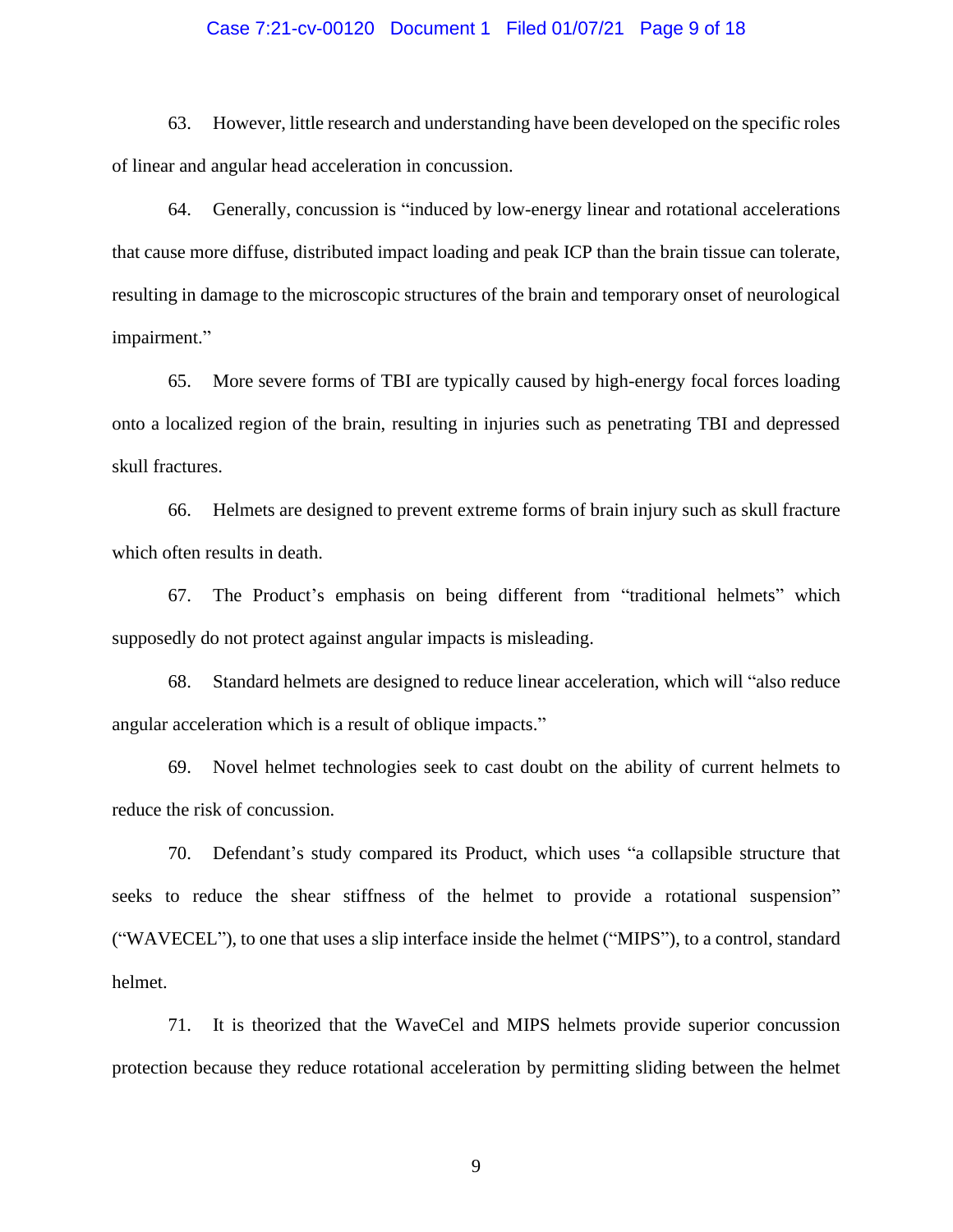## Case 7:21-cv-00120 Document 1 Filed 01/07/21 Page 10 of 18

and head during impact.

72. This overlooks that a typical bicycle helmet is loosely coupled to the rider's head, such that a slip-plane or collapsible cellular structure does not add significant sideways movement in an impact.

73. In a real-world impact, a helmet will slide against a rider's head.

74. Wide varieties of helmets were unable to protect against the impacts of simulated directional forces that would induce concussion in human subjects.

D. The Authors of the Study have a Financial Interest in the Product

75. One or more of the study's authors has a direct financial interest in the WaveCel technology, licensed exclusively by Defendant.

76. These financial relationships are a significant potential conflict of interest that was subsequently raised by many commentators regarding the study.

77. In advertisements and marketing copy which trumpet the purported success of the study, Defendant failed to disclose to consumers these significant potential conflicts of interest.

# E. To the Extent it is Accepted that Bicycle Helmets Can Reduce Concussion, Defendant's Product is Only Marginally Superior to Helmets Significantly Less in Price

78. Even accepting the Product reduces the incidence of concussions, the benefit offered is not equivalent to the price premium charged.

79. For example, among third-parties that seek to evaluate bike helmets for effectiveness against concussions, Defendant's Product with the WaveCel technology is rated equal to or only marginally better than a helmet it sells which incorporates MIPS, though the WaveCel is significantly more expensive.

80. Therefore, Defendant's representation of the Product as a breakthrough in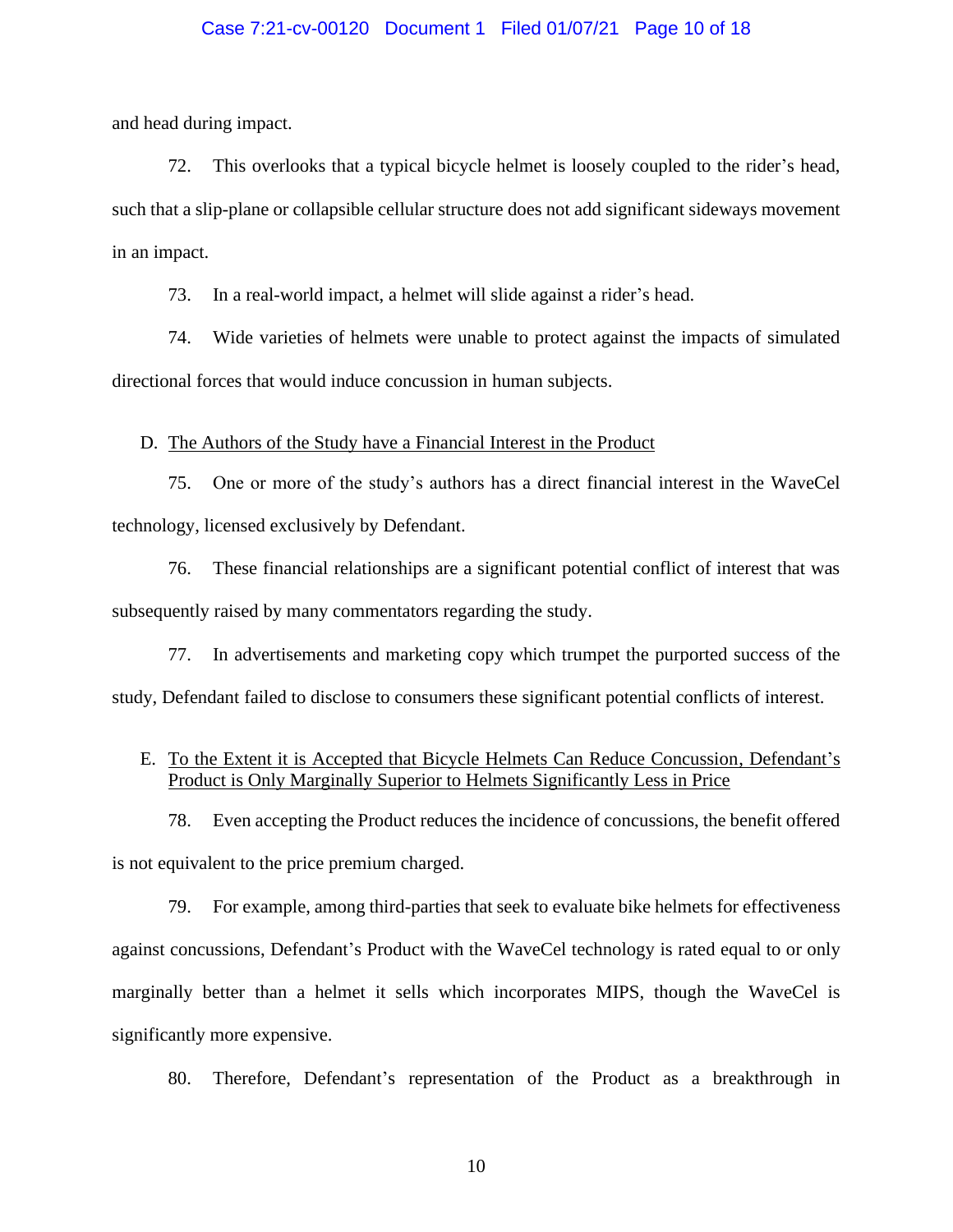## Case 7:21-cv-00120 Document 1 Filed 01/07/21 Page 11 of 18

concussion reduction is misleading, because the benefit is imperceptible in contrast to the large price difference.

# F. Defendant's Claim that the Product is "up to" 48 times more Effective in Providing Head Injury Protection than Competitors is False, Deceptive and Misleading

81. Defendant prominently claims on its website and in marketing materials that the Product provides "up to" 48 times more head injury protection than competitor products.

82. This statement is false and misleading.

83. First, the "48x" figure was based on an accident which occurs at a much higher speed

than most bicyclists ever reach.

84. This means the "up to" language will have no relevance for consumers and its only relevance is to facilitate the "48x" claim.

85. Second, the study was conducted with non-standard head and neck models.

86. Third, the disclosure accompanying the claim citing to the study is inconspicuous and does not disclose the issues with the study.

87. Fourth, the comparative effectiveness of the Product was based on specific angles and potential impacts that are inconsistent with real world bicycle accidents.

# G. Defendant's Study did not Use any of the Helmets it Promotes

88. Defendant's reliance on the study in making its claims is false and misleading because none of its actual helmets were used in the study.

89. Instead, Scott ARX helmets were modified to include the WaveCel component.

# III. Conclusion

90. Defendant misrepresented the Product through affirmative statements.

91. Defendant had a duty to disclose the truth about the Product because: (1) the facts at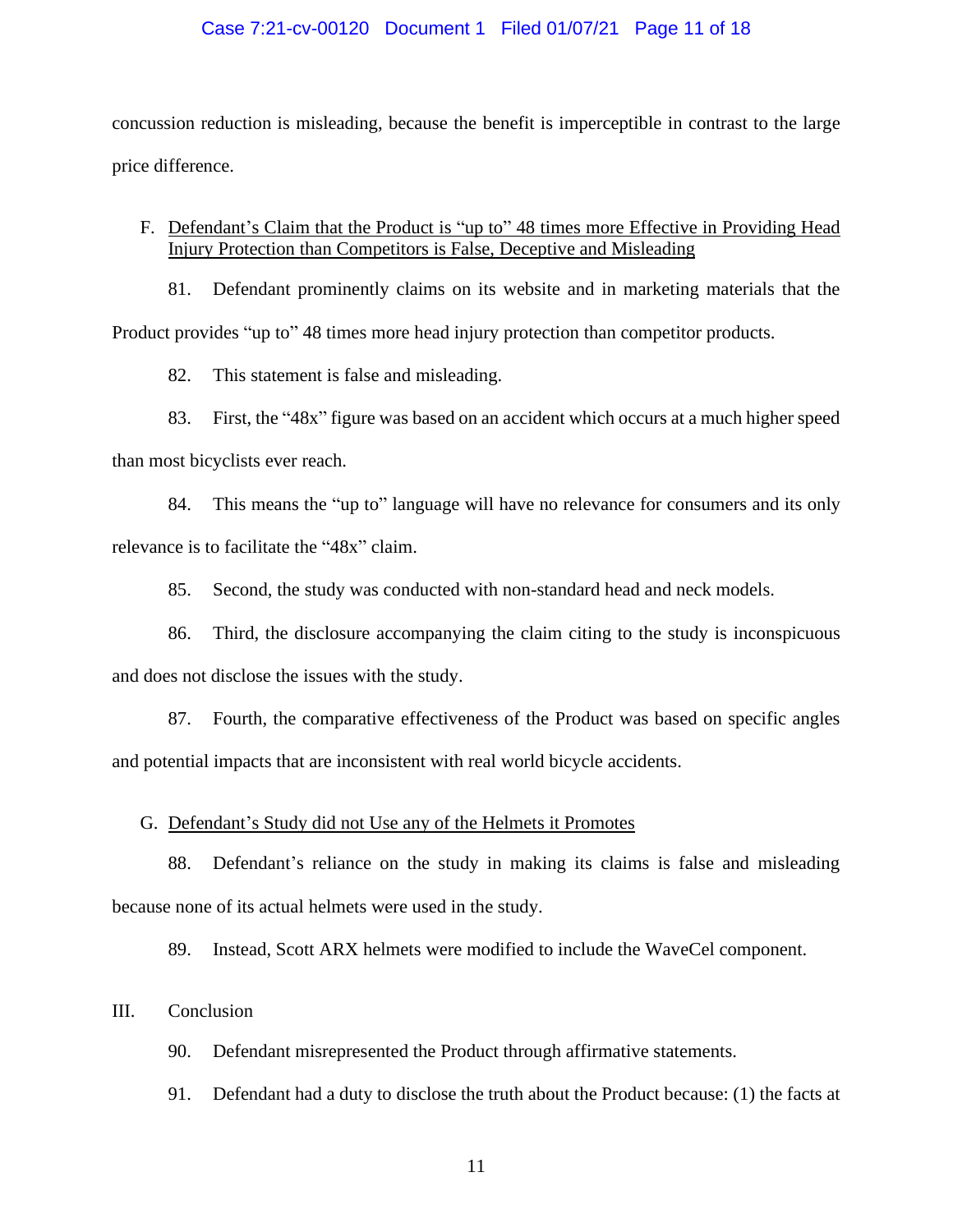#### Case 7:21-cv-00120 Document 1 Filed 01/07/21 Page 12 of 18

issue involve an issue of safety; (2) it has superior or exclusive knowledge of material facts not known to plaintiff; (3) it actively concealed material facts from plaintiff; and (4) it made partial representations but also suppressed and failed to disclose other material facts.

92. Defendant sold more units of the Product and at higher prices than it would have in the absence of the misrepresentations, resulting in additional profits at the expense of consumers like plaintiff.

93. The value of the Product that plaintiff purchased and consumed was materially less than its value as represented by defendant.

94. Had plaintiff and class members known the truth, they would not have bought the Product or would have paid less for it.

95. The Product is sold for a price premium compared to other similar products, no less than \$6.49 for pack of three, higher than it would otherwise be sold for absent the misleading representations.

## Jurisdiction and Venue

96. Jurisdiction is proper pursuant to Class Action Fairness Act of 2005 ("CAFA"). 28 U.S.C. § 1332(d)(2)

97. Under CAFA, district courts have "original federal jurisdiction over class actions involving (1) an aggregate amount in controversy of at least \$5,000,000; and (2) minimal diversity[.]" *Gold v. New York Life Ins. Co.*, 730 F.3d 137, 141 (2d Cir. 2013).

98. Plaintiff Andrew Glancey is a citizen of New York.

99. Defendant Trek Bicycle Corporation is a Wisconsin corporation with a principal place of business in Waterloo, Jefferson County, Wisconsin.

100. Diversity exists because plaintiff Andrew Glancey and defendant are citizens of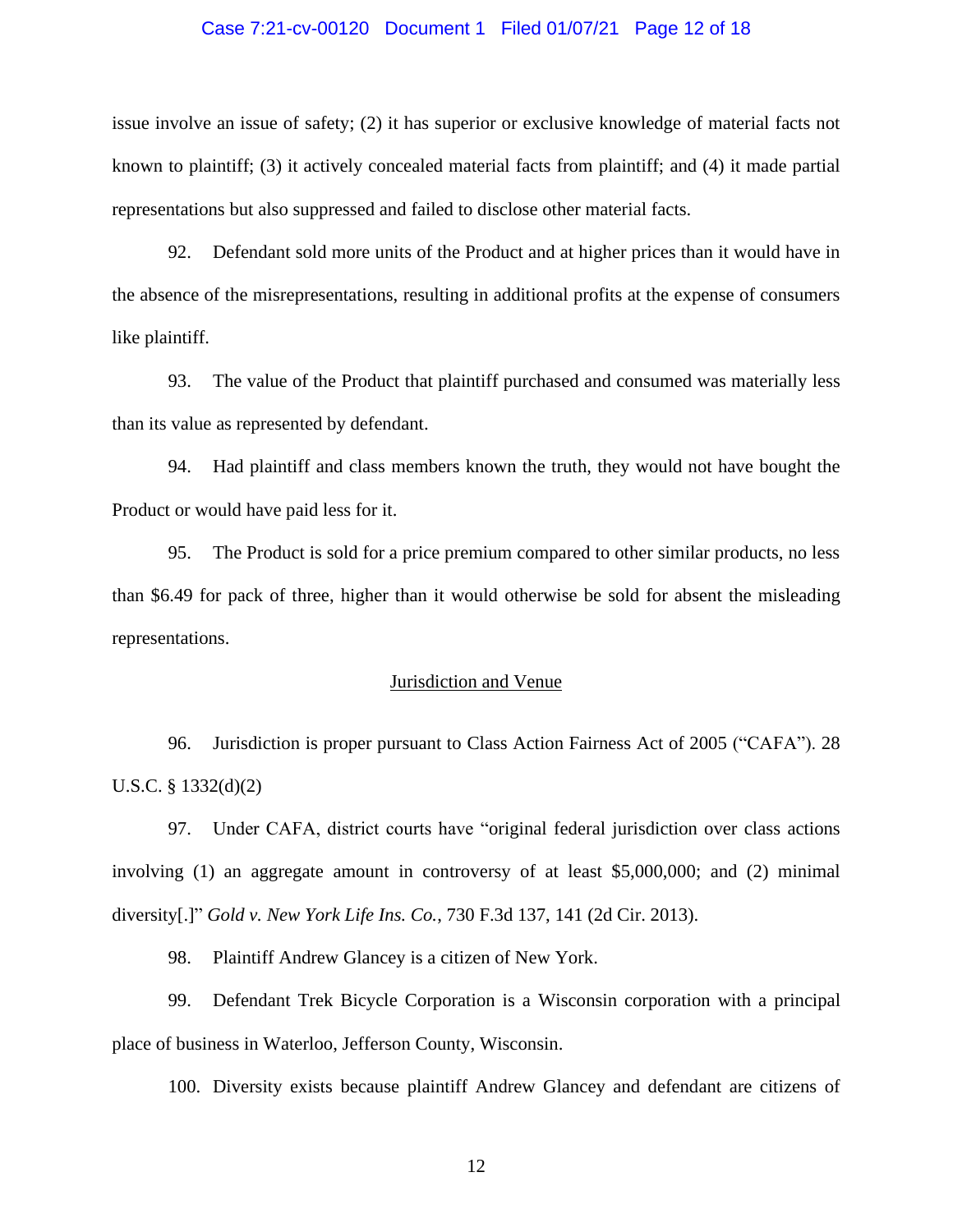## Case 7:21-cv-00120 Document 1 Filed 01/07/21 Page 13 of 18

different states.

101. Upon information and belief, sales of the Product and statutory and other monetary damages, exceed \$5 million during the applicable statutes of limitations, exclusive of interest and costs.

102. Venue is proper because a substantial part of the events or omissions giving rise to the claim occurred here – plaintiff's purchase of the Product.

103. Venue is further supported because many class members reside in this District.

#### Parties

104. Plaintiff Andrew Glancey is a citizen of Staatsburg, Dutchess County, New York.

105. Defendant Trek Bicycle Corporation is a Wisconsin corporation with a principal place of business in Waterloo, Wisconsin, Jefferson County.

106. During the relevant statutes of limitations for each cause of action alleged, plaintiff purchased the Product within his district and/or State in reliance on the representations and omissions of the Product.

107. Plaintiff bought the Product at Wheel and Heel, 2658 East Main Street Wappingers Falls NY 12590, in 2020.

108. Plaintiff bought the Product at or exceeding the above-referenced price because he liked the product for its intended use and relied upon its representations it could reduce the incidence and/or prevent concussive injuries in riding a bicycle.

109. Plaintiff bought the Product instead of other, less expensive similar helmets.

110. Plaintiff would not have purchased the Product in the absence of Defendant's misrepresentations and omissions.

111. The Product was worth less than what Plaintiff paid for it and he would not have paid as much absent Defendant's false and misleading statements and omissions.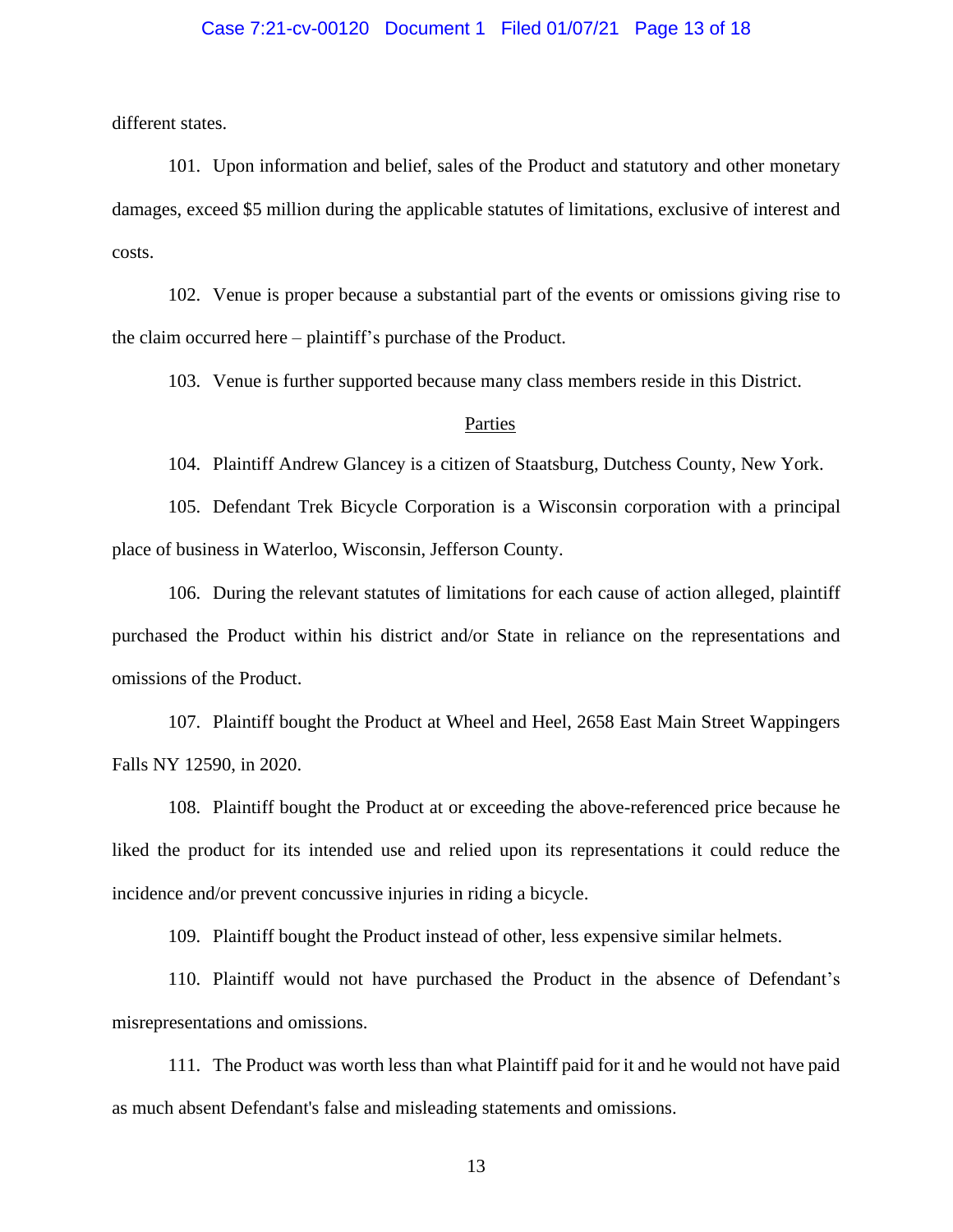## Case 7:21-cv-00120 Document 1 Filed 01/07/21 Page 14 of 18

112. Plaintiff intends to, seeks to, and will purchase the Product again when he can do so with the assurance that Product's labeling is consistent with its composition.

#### Class Allegations

113. The class will consist of all purchasers of the Product who reside in New York, New Jersey, Pennsylvania and Maryland during the applicable statutes of limitations.

114. Plaintiff seeks class-wide injunctive relief based on Rule 23(b) in addition to a monetary relief class.

115. Common questions of law or fact predominate and include whether defendant's representations were and are misleading and if plaintiff and class members are entitled to damages.

116. Plaintiff's claims and basis for relief are typical to other members because all were subjected to the same unfair and deceptive representations and actions.

117. Plaintiff is an adequate representative because his interests do not conflict with other members.

118. No individual inquiry is necessary since the focus is only on defendant's practices and the class is definable and ascertainable.

119. Individual actions would risk inconsistent results, be repetitive and are impractical to justify, as the claims are modest relative to the scope of the harm.

120. Plaintiff's counsel is competent and experienced in complex class action litigation and intends to protect class members' interests adequately and fairly.

121. Plaintiff seeks class-wide injunctive relief because the practices continue.

# New York General Business Law ("GBL") §§ 349 & 350 (Consumer Protection Statutes)

122. Plaintiff incorporates by reference all preceding paragraphs.

123. Plaintiff and class members desired to purchase a product provided the benefits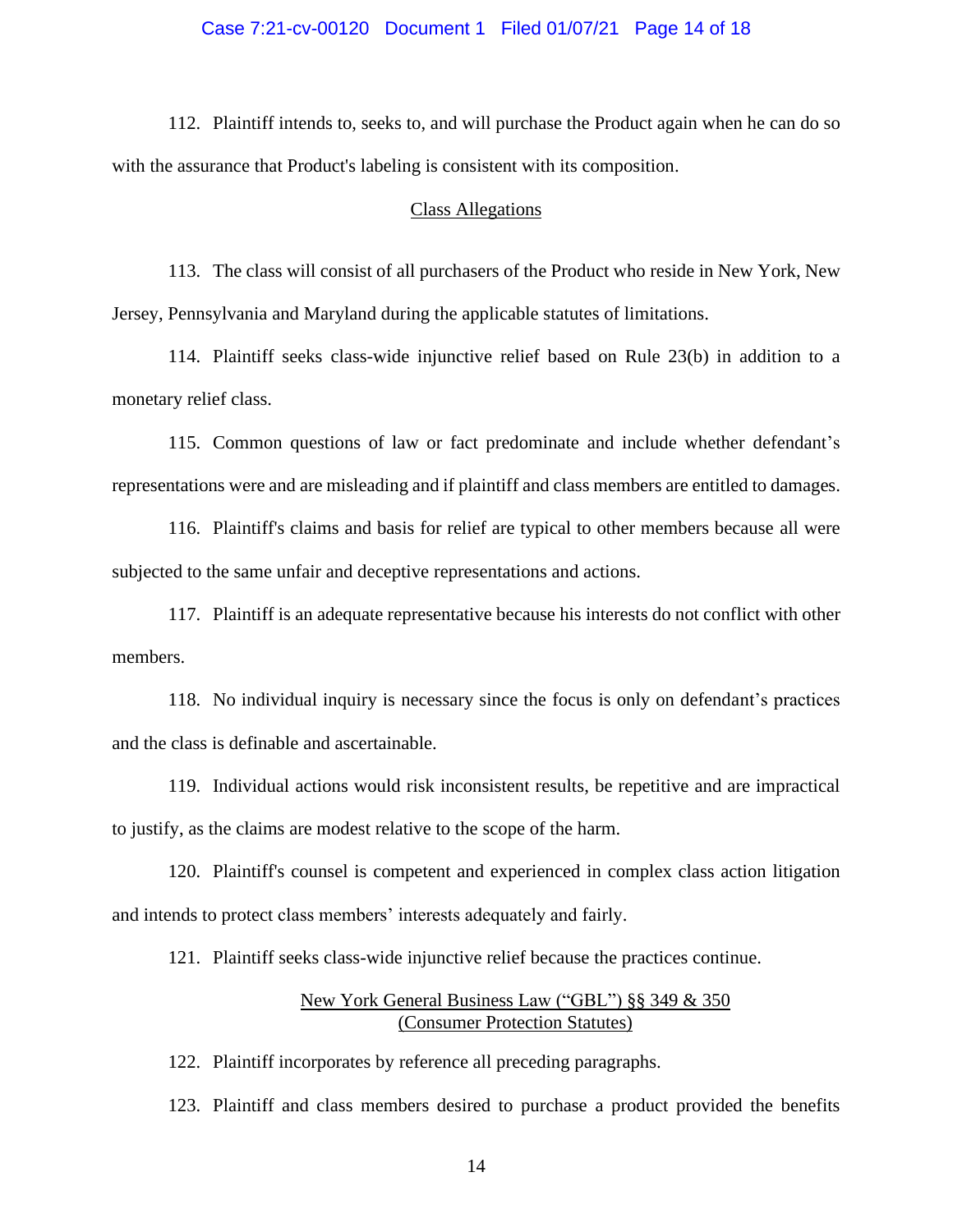## Case 7:21-cv-00120 Document 1 Filed 01/07/21 Page 15 of 18

touted by Defendant.

124. Defendant's acts and omissions are not unique to the parties and have a broader impact on the public.

125. Defendant misrepresented the Product through its statements, comparisons, omissions, ambiguities and actions.

126. Plaintiff and class members would not have purchased the Product or paid as much if the true facts had been known, suffering damages.

#### Negligent Misrepresentation

127. Plaintiff incorporates by reference all preceding paragraphs.

128. Defendant had a duty to truthfully represent the Product, which it breached.

129. This duty is based on defendant's position, holding itself out as having special knowledge and experience in the sale of the product type.

130. The representations took advantage of consumers' cognitive shortcuts made at the point-of-sale and their trust in defendant, a well-known and respected brand or entity in this sector.

131. Plaintiff and class members reasonably and justifiably relied on these negligent misrepresentations and omissions, which served to induce and did induce, the purchase of the Product.

132. Plaintiff and class members would not have purchased the Product or paid as much if the true facts had been known, suffering damages.

#### Fraud

133. Plaintiff incorporates by reference all preceding paragraphs.

134. Defendant misrepresented the attributes and qualities of the Product.

135. Defendant's fraudulent intent is evinced by its failure to accurately disclose the issues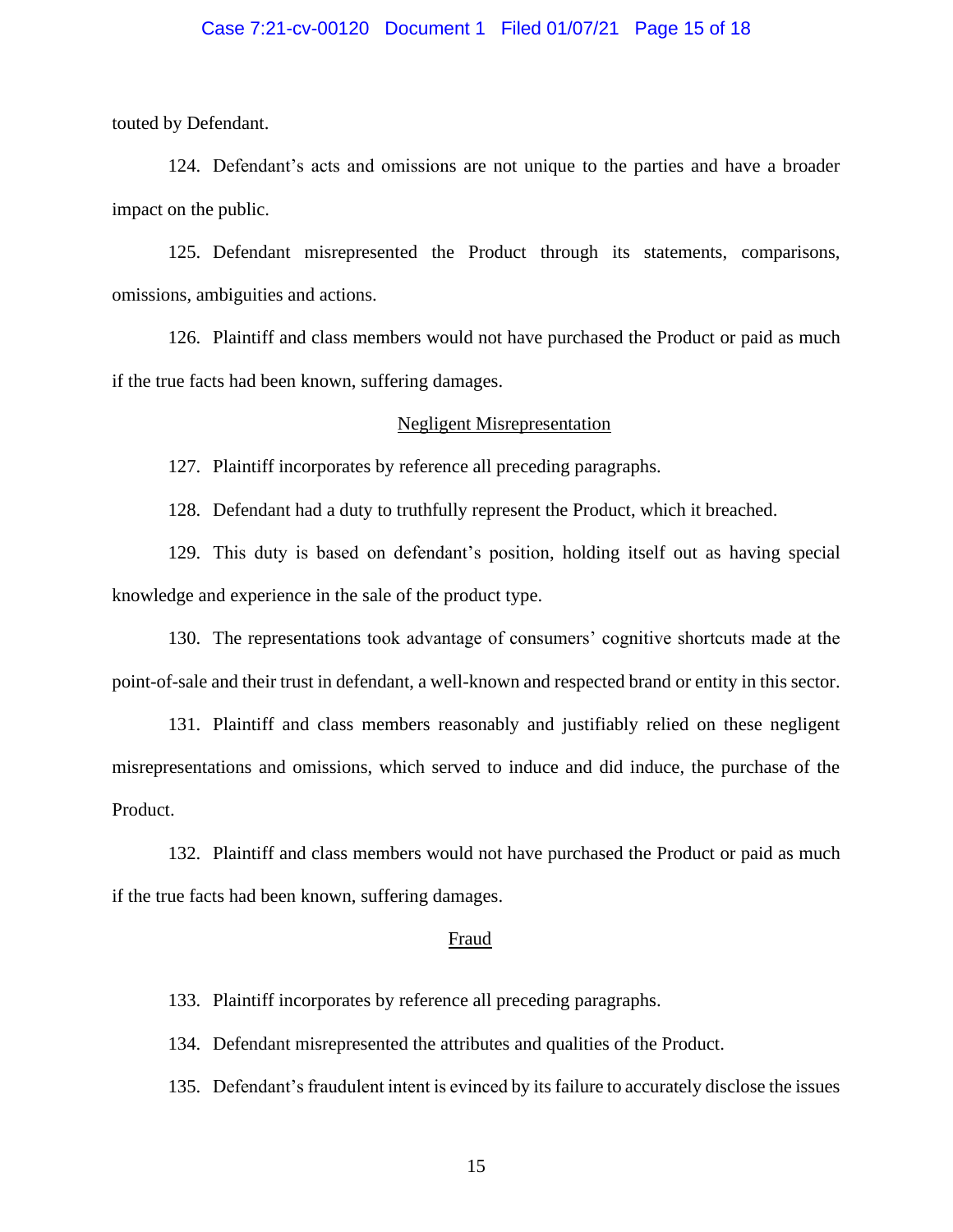## Case 7:21-cv-00120 Document 1 Filed 01/07/21 Page 16 of 18

described herein, when it knew not doing so would mislead consumers.

136. Plaintiff and class members would not have purchased the Product or paid as much if the true facts had been known, suffering damages.

## Unjust Enrichment

137. Plaintiff incorporates by reference all preceding paragraphs.

138. Defendant obtained benefits and monies because the Product was not as represented and expected, to the detriment and impoverishment of plaintiff and class members, who seek restitution and disgorgement of inequitably obtained profits.

#### Jury Demand and Prayer for Relief

Plaintiff demands a jury trial on all issues.

**WHEREFORE**, Plaintiff prays for judgment:

- 1. Declaring this a proper class action, certifying plaintiff as representative and the undersigned as counsel for the class;
- 2. Entering preliminary and permanent injunctive relief by directing defendant to correct the challenged practices to comply with the law;
- 3. Injunctive relief to remove, correct and/or refrain from the challenged practices and representations, and restitution and disgorgement for members of the class pursuant to the applicable laws;
- 4. Awarding monetary damages, statutory damages pursuant to any statutory claims and interest pursuant to the common law and other statutory claims;
- 5. Awarding costs and expenses, including reasonable fees for plaintiff's attorneys and experts; and
- 6. Other and further relief as the Court deems just and proper.

Dated: January 7, 2021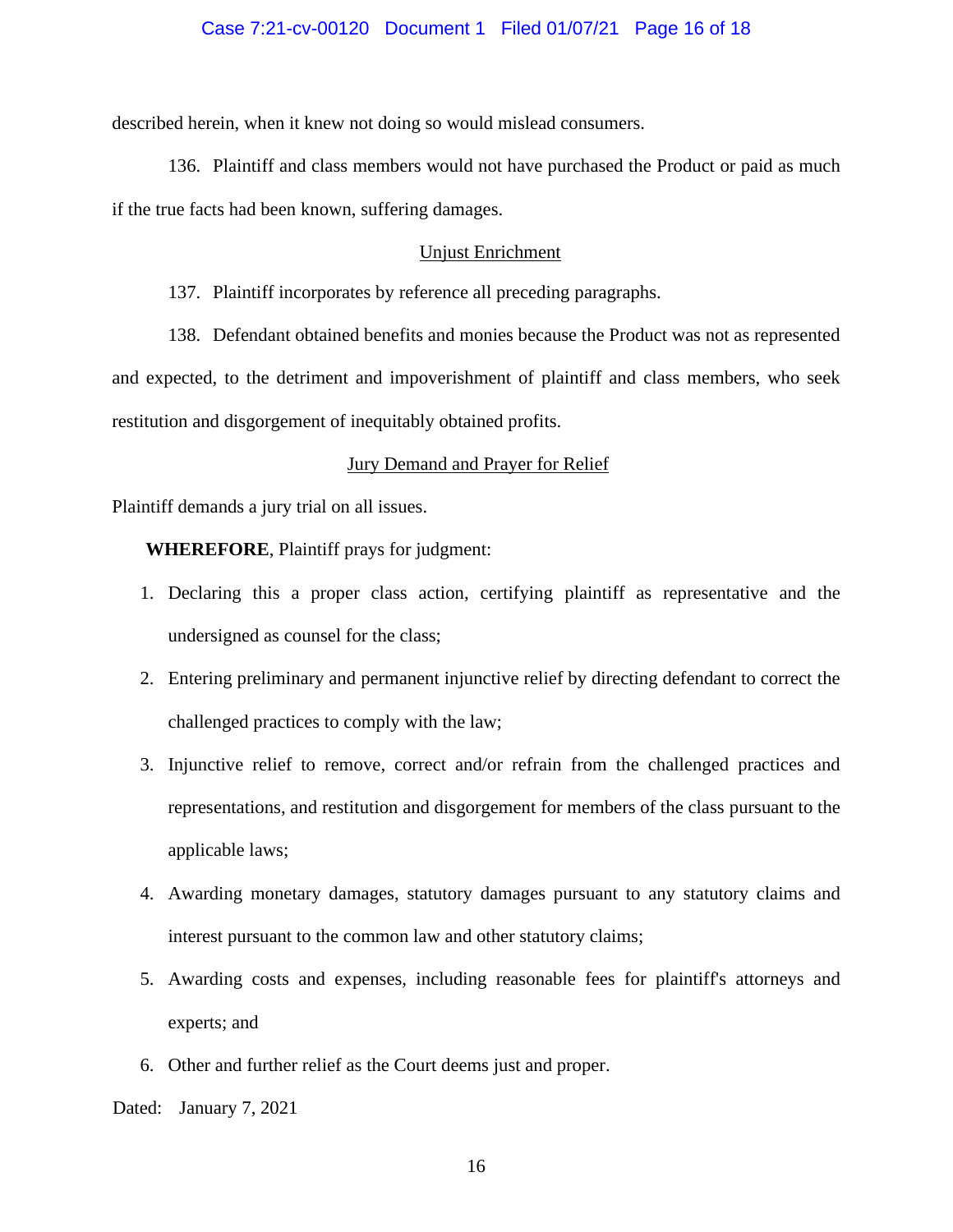Case 7:21-cv-00120 Document 1 Filed 01/07/21 Page 17 of 18

Respectfully submitted,

Sheehan & Associates, P.C. /s/Spencer Sheehan

Spencer Sheehan 60 Cuttermill Rd Ste 409 Great Neck NY 11021-3104 Tel: (516) 268-7080 Fax: (516) 234-7800 *spencer@spencersheehan.com* E.D.N.Y. # SS-8533 S.D.N.Y. # SS-2056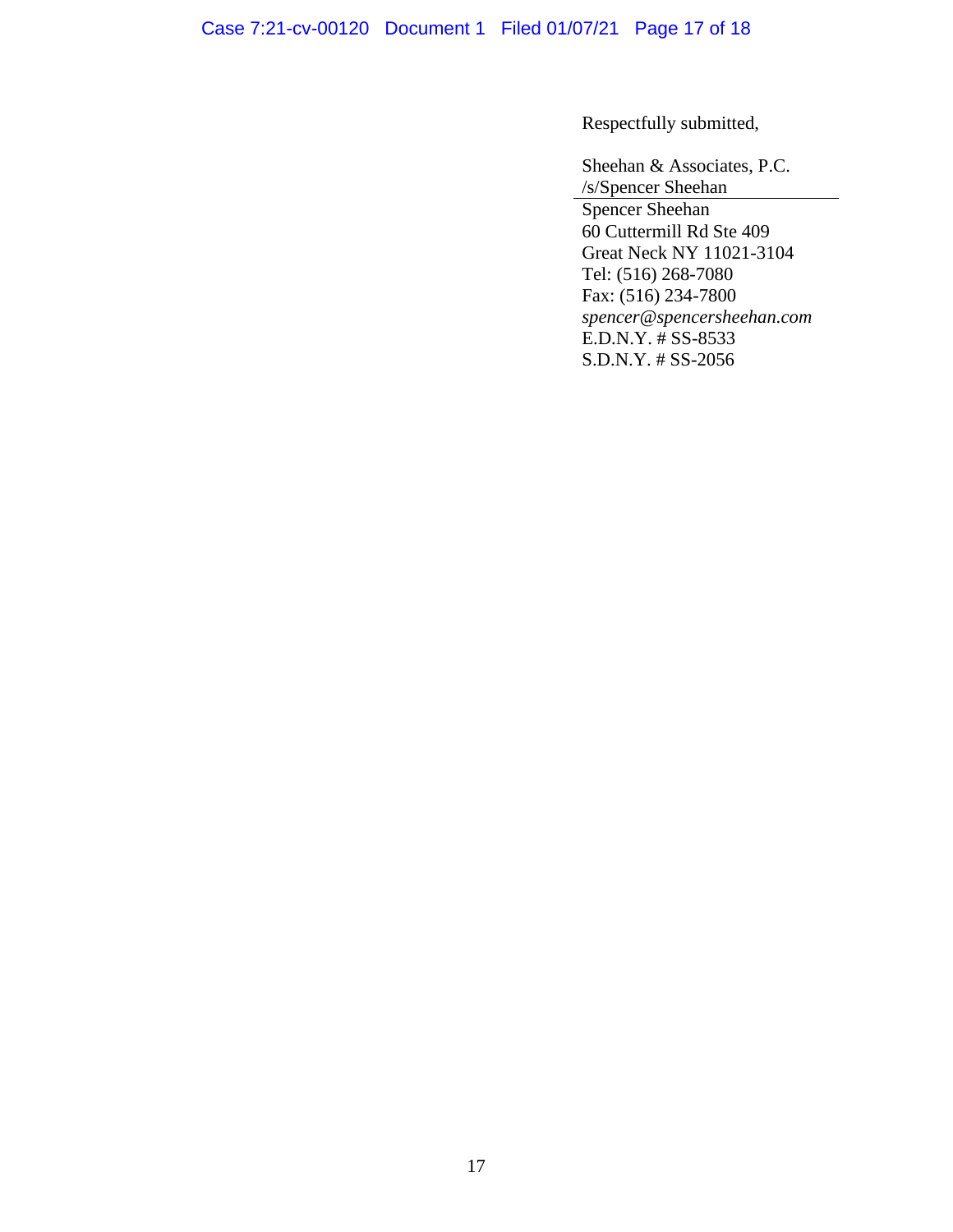## Case 7:21-cv-00120 Document 1 Filed 01/07/21 Page 18 of 18

7:21-cv-00120 United States District Court Southern District of New York

Andrew Glancey, individually and on behalf of all others similarly situated,

Plaintiff,

- against -

Trek Bicycle Corporation,

Defendant

Class Action Complaint

Sheehan & Associates, P.C. 60 Cuttermill Rd Ste 409 Great Neck NY 11021-3104 Tel: (516) 268-7080 Fax: (516) 234-7800

Pursuant to 22 NYCRR 130-1.1, the undersigned, an attorney admitted to practice in the courts of New York State, certifies that, upon information, and belief, formed after an inquiry reasonable under the circumstances, the contentions contained in the annexed documents are not frivolous.

Dated: January 7, 2021

/s/ Spencer Sheehan Spencer Sheehan